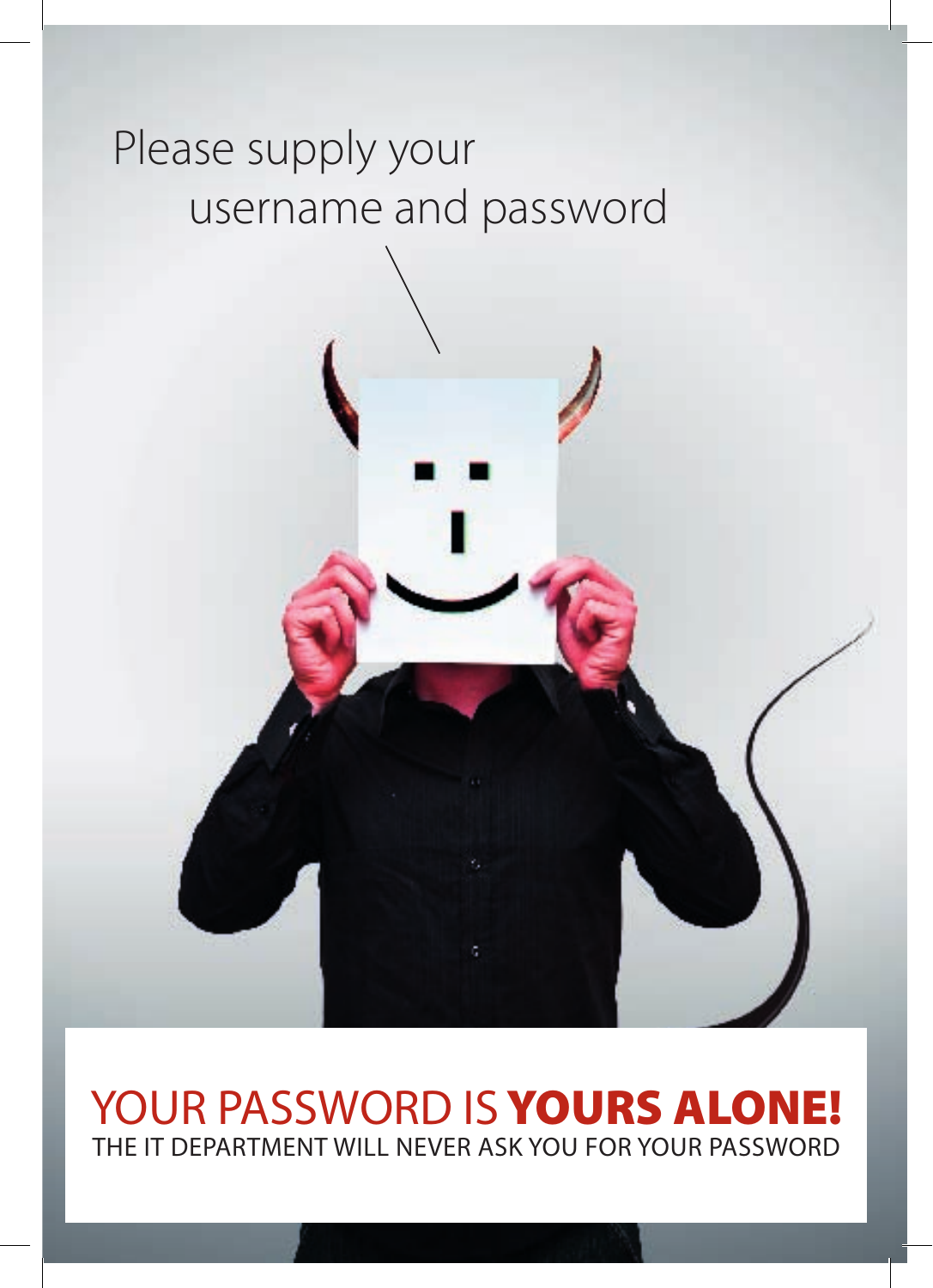# **!** YOUR PASSWORD IS YOURS ALONE

More and more often we are encountering groups whose aim it is to steal our digital identity, often through use of social engineering techniques.

Through various, credible means, often in the form of interactions which at first glance seem plausible, they try to persuade us to give them our username and password.

#### USERNAME AND PASSWORD

Together, your username and password form your electronic identity on UIB's IT Systems. Your username is nothing secret; it can be seen for example in your email: But your password is yours alone. It protects your personal information and identity against misuse. Therefore this should never be made known.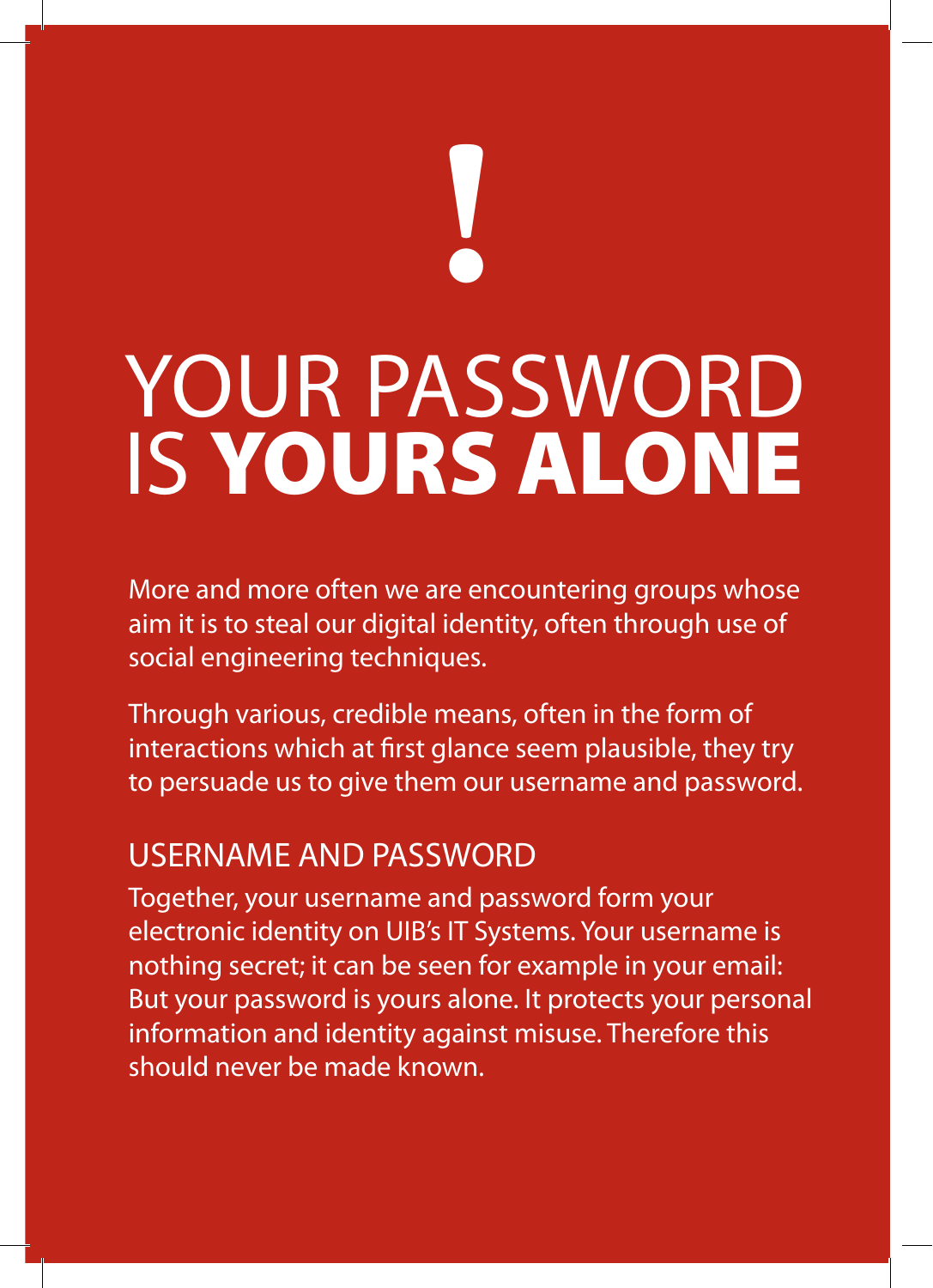Never give out your password: Don't write it down on a piece of paper that sits on your desk or is attached to your screen – instead choose a password that is easy for you to remember.

Keep your UIB password just for UIB, please don't use it as your password on other systems.

#### THE IT DEPARTMENT WILL NEVER ASK YOU FOR YOUR PASSWORD

We have the necessary tools that enable us to do most of the jobs that we need to do without your intervention. In situations where we need your identity to complete a task, we will do that together with you; we would ask you to type in your password, we won't ask you to give it to us.

If you are asked for your password then there is a high probability that someone is trying to trick you.

If you feel the least bit unsure, contact us at BRITA so that we can help with clarification. There are no stupid questions when it comes to IT security.